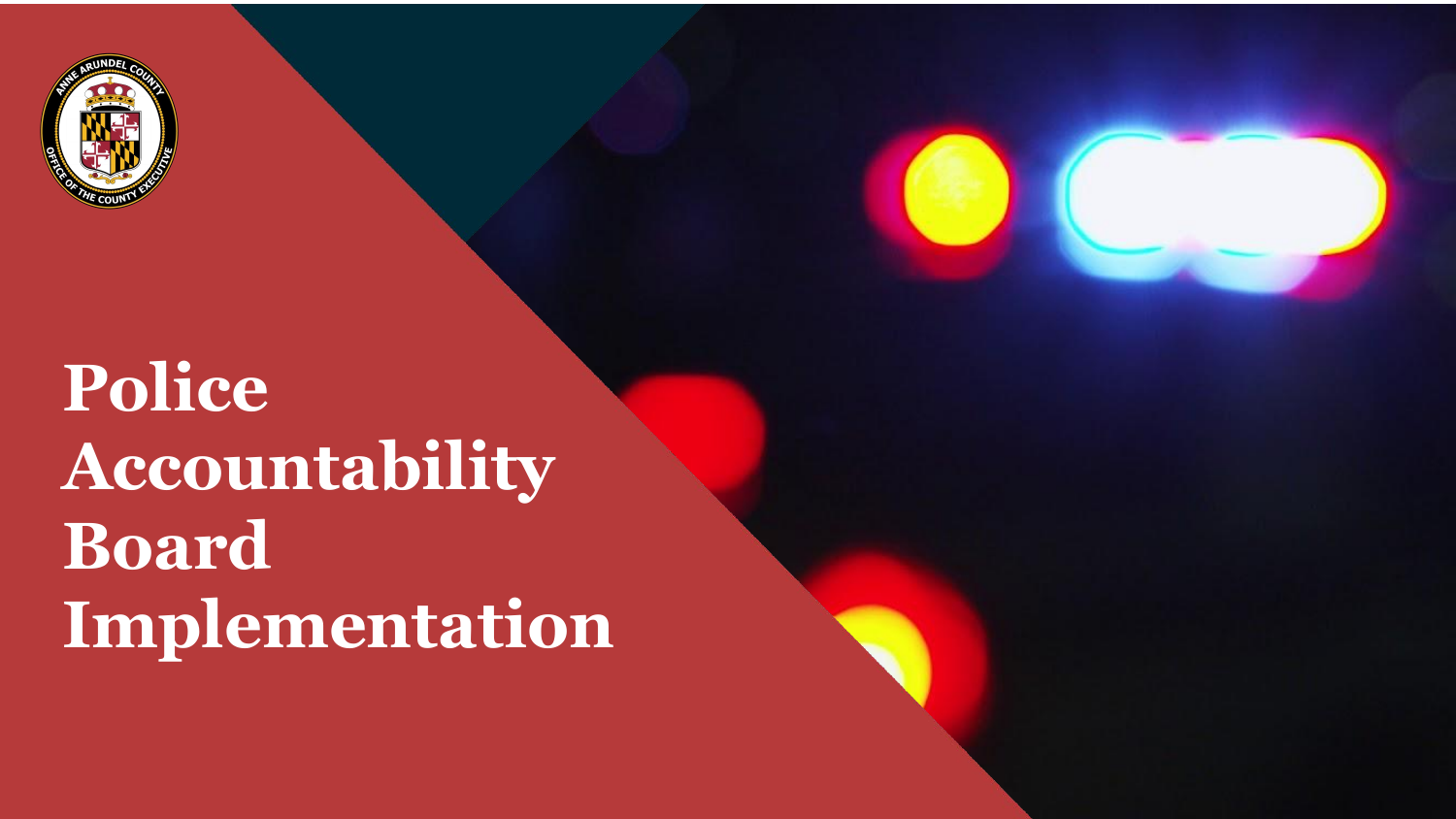

#### The purpose of this video is to:

- Provide an overview of the Police Accountability Board Legislation
- Discuss the structure and duties of the PAB and other adjudication bodies
- Explain the county's process and timeline
- Share opportunities for engagement

# Objectives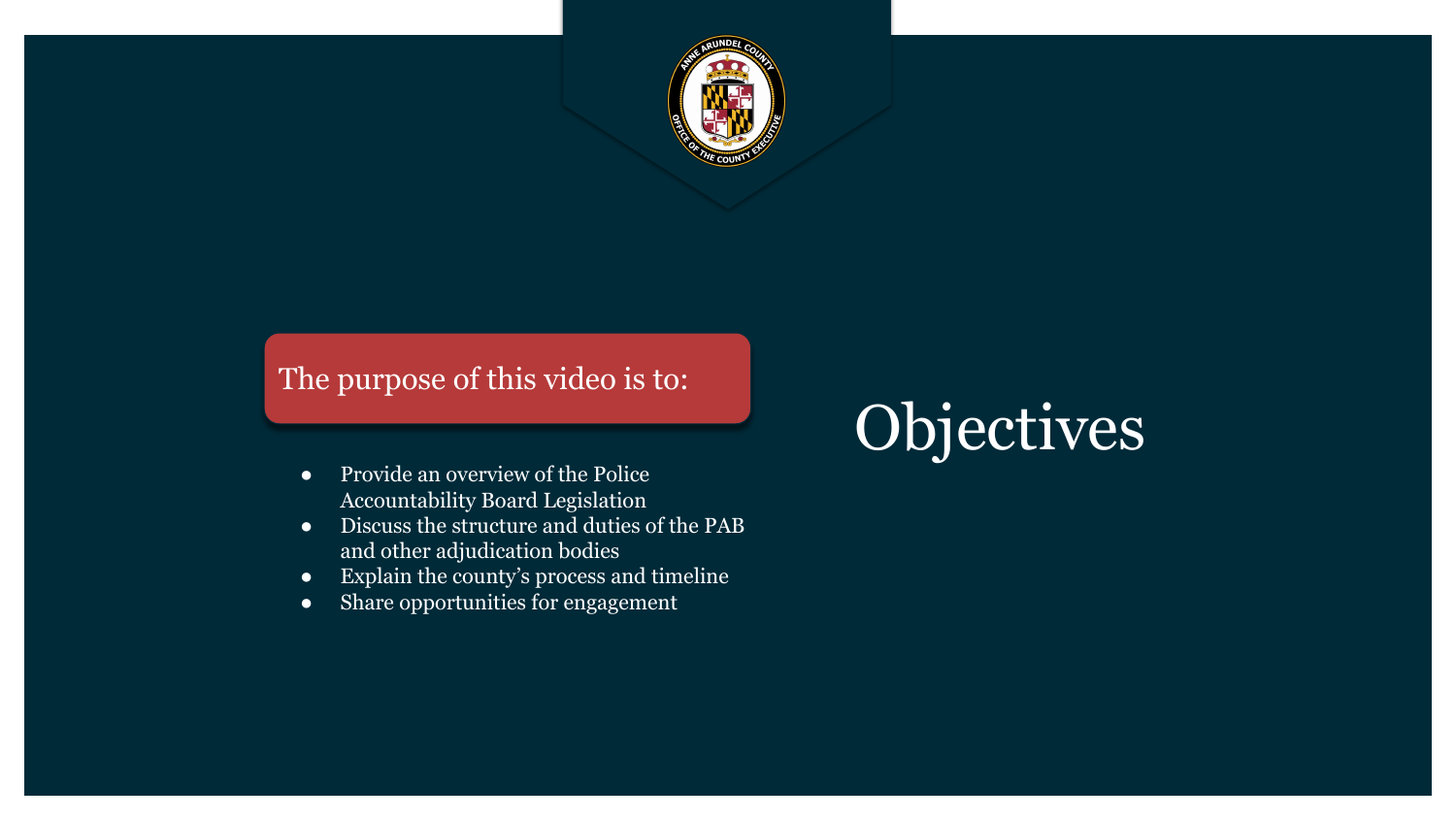## **What Did The State Require?**

During the 2021 General Assembly session, the legislature passed a package of police reform bills that included:

| Bill          | <b>Definition</b>                                                                                                                                                                                                                                                                                                                                                                                                                                                                                                                                                                                                          |
|---------------|----------------------------------------------------------------------------------------------------------------------------------------------------------------------------------------------------------------------------------------------------------------------------------------------------------------------------------------------------------------------------------------------------------------------------------------------------------------------------------------------------------------------------------------------------------------------------------------------------------------------------|
| <b>HB 670</b> | • Implements system and policy changes necessary for new data collection related<br>to use of force and SWAT deployments, traffic stop procedures, and many other<br>requirements including Police Accountability and Discipline rules<br>• Mandates that counties establish Police Accountability Boards<br>• The Police Accountability Board will in turn appoint 2 members to the<br>Administrative Charging Committee and one to the Trial Board to<br>review and adjudicate complaints of police misconduct submitted by<br>members of the public<br>• Has strict rules and provides limited flexibility for counties |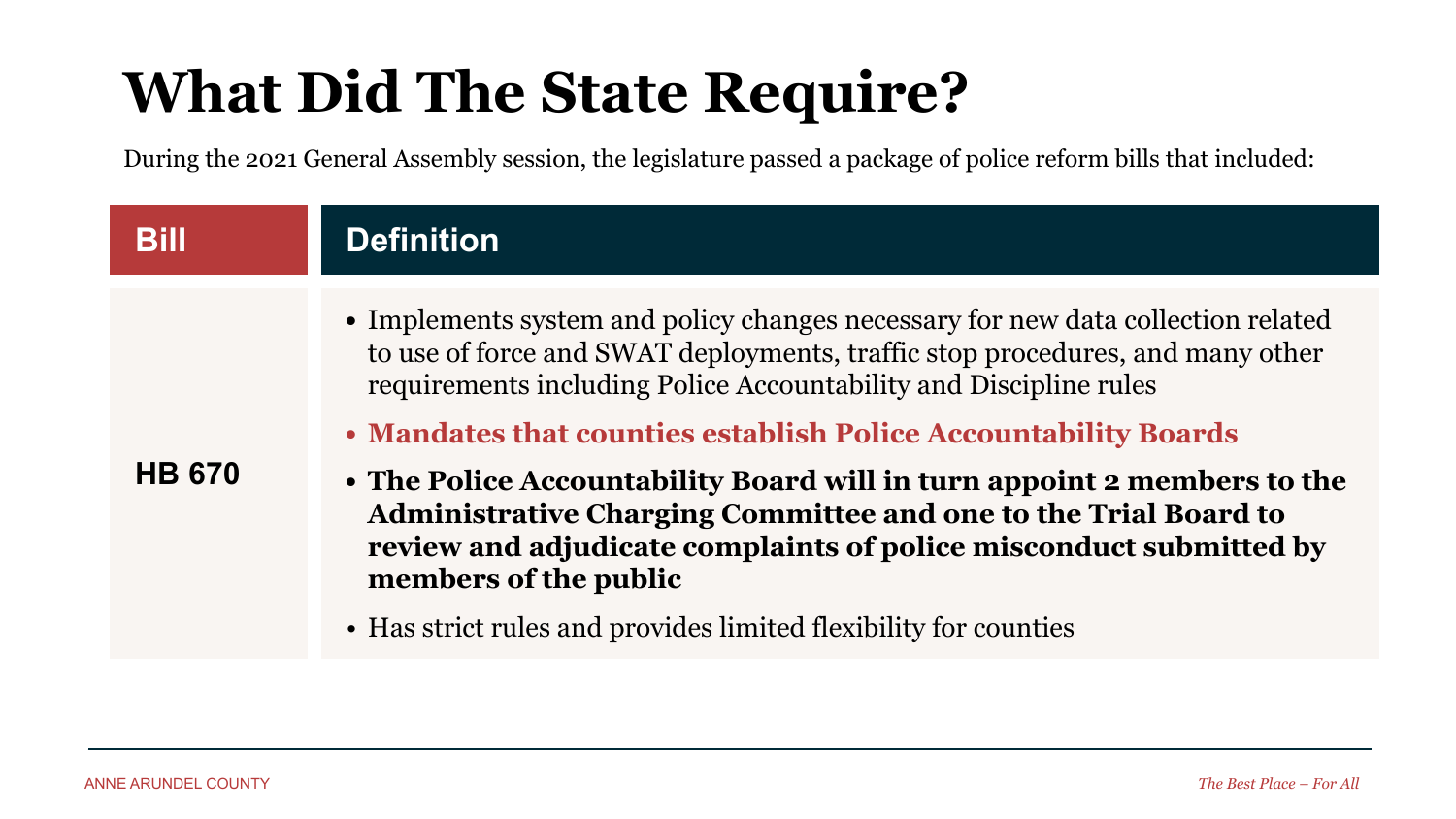### **Police Accountability Board**  (PAB)

HB 670 requires each county to create one Police Accountability Board (PAB) to:

- Provide policy advice through meetings with heads of law enforcement agencies, review of disciplinary matters stemming from public complaints, and annual reporting.
- Work with law enforcement agencies and the county government to improve matters of policing and police accountability in the county.
- Appoint civilian members to the Administrative Charging Committee and trial boards.
- Receive complaints of police misconduct filed by members of the public.

In Anne Arundel County, the PAB will be responsible for working with the Anne Arundel County Police Department, City of Annapolis, Office of the Sheriff, Anne Arundel County Community College, and Crofton law enforcement agencies.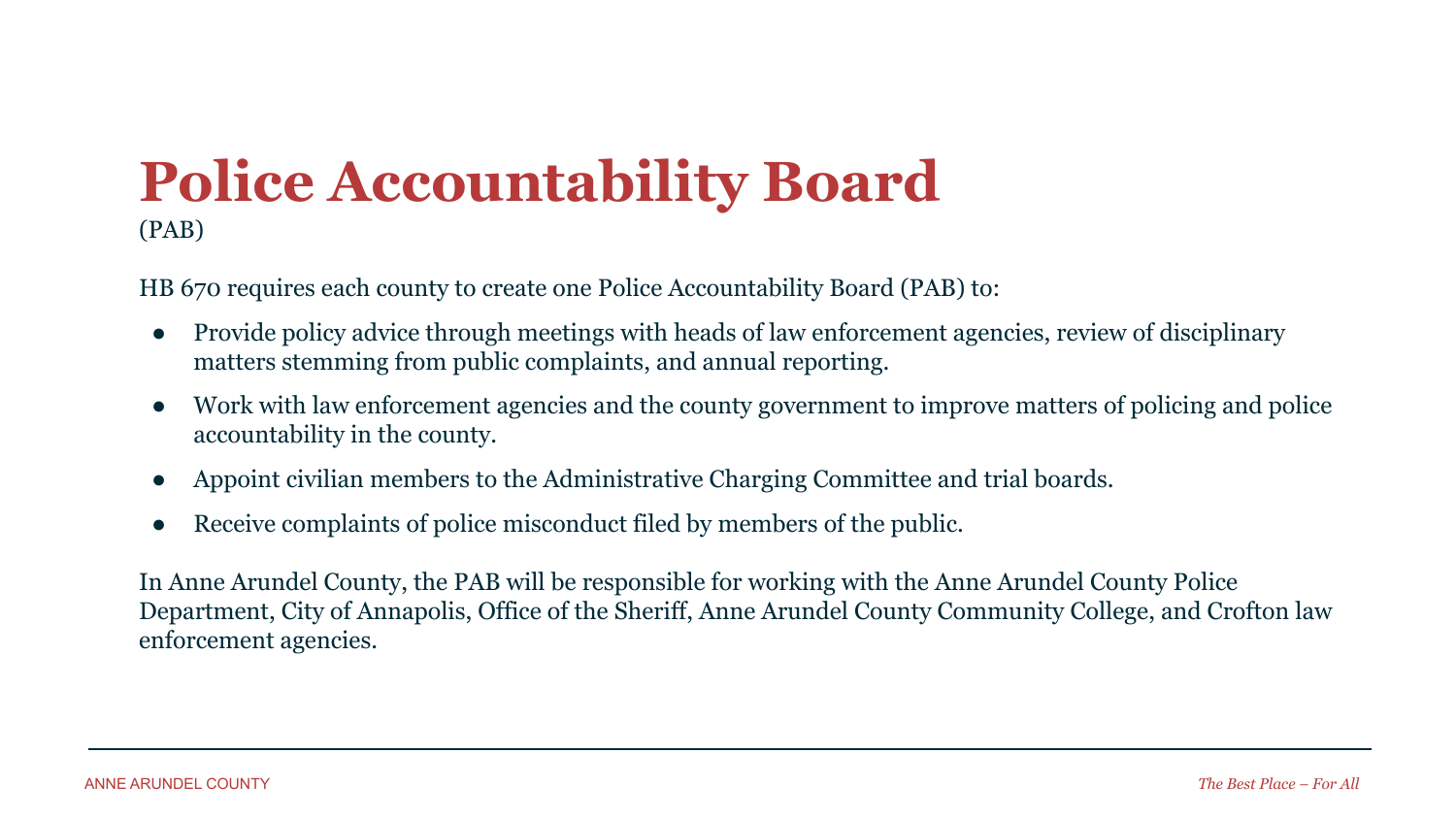## **Planning and Implementation Process**

To ensure the smooth roll out of the new process, the County operates in phases:

| <b>Phase 1</b>                                                                                                                                                                                                                                                                                 | <b>Phase 2</b>                                                                                                                                                                                                                             | <b>Phase 3</b>                                                                                                                                                                                                                     | <b>Phase 4</b>                                                                                                                                                             |
|------------------------------------------------------------------------------------------------------------------------------------------------------------------------------------------------------------------------------------------------------------------------------------------------|--------------------------------------------------------------------------------------------------------------------------------------------------------------------------------------------------------------------------------------------|------------------------------------------------------------------------------------------------------------------------------------------------------------------------------------------------------------------------------------|----------------------------------------------------------------------------------------------------------------------------------------------------------------------------|
| <b>Planning</b><br>MD Association of<br>$\bullet$<br>Counties briefed the<br>County Council on<br>state mandate<br>Formed internal<br>$\bullet$<br>work groups to<br>draft timeline<br>Developed outreach<br>$\bullet$<br>and engagement<br>plan<br>Created outreach<br>$\bullet$<br>materials | <b>Stakeholder</b><br><b>Engagement</b><br>Hosted 6<br>$\bullet$<br>community<br>meetings engaging<br>with over 70<br>members of key<br>stakeholder groups<br>Noted concerns and<br>$\bullet$<br>collected feedback<br>related to the bill | <b>Introduction</b><br>Drafted Bill<br><b>Introduced Bill</b><br>$16 - 22$<br>Conduct public<br>$\bullet$<br>hearing on bill<br><b>Educate and seek</b><br>$\bullet$<br>feedback from<br>public<br>Release interest<br>application | <b>Implementation</b><br>Hire and train staff<br>$\bullet$<br>Develop processes<br>$\bullet$<br><b>State mandated</b><br>$\bullet$<br>law goes into effect<br>July 1, 2022 |
|                                                                                                                                                                                                                                                                                                |                                                                                                                                                                                                                                            |                                                                                                                                                                                                                                    |                                                                                                                                                                            |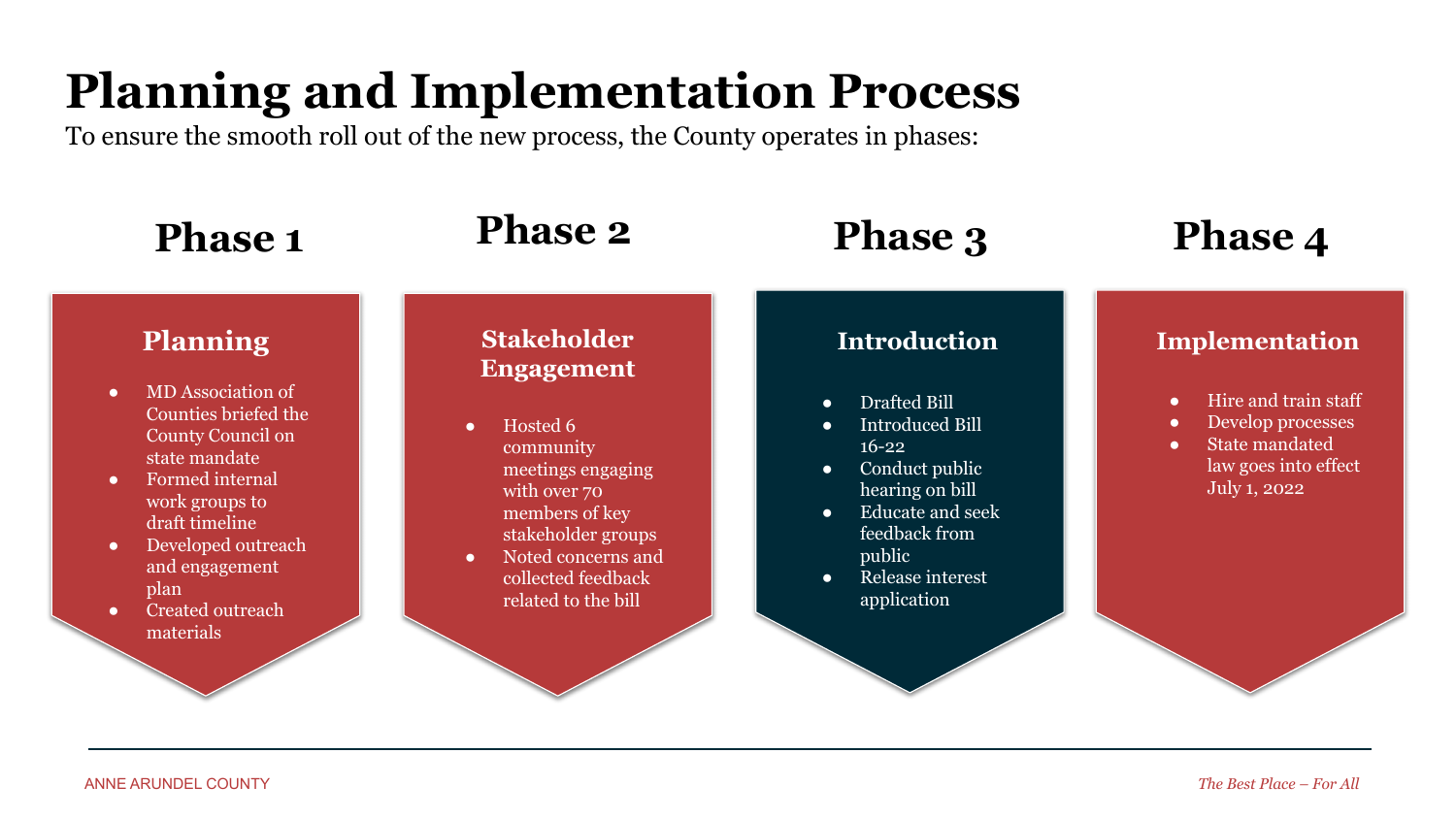## **Bill 16-22**

## AN ORDINANCE concerning: Police Accountability Board **Introduced on 2/7**

Introduced by Ms. Rodvien, Chair (by request of the County Executive)

FOR the purpose of establishing a Police Accountability Board; defining certain terms; providing for the composition and terms and removal of members of the Police Accountability Board; providing for a chair of the Police Accountability Board; providing for the meeting standards, training, budget and staff, compensation of members, and recordkeeping standards of the Police Accountability Board; establishing the duties of the Police Accountability Board; requiring annual reports by the Police Accountability Board; providing for the compensation, staffing, and appointment of members of Administrative Charging Committees and Trial Boards; requiring voting members of Police Accountability Board to file financial disclosure statements; and generally relating to boards, commissions, and similar bodies and public ethics.

#### **Hearing: 3/7/2022**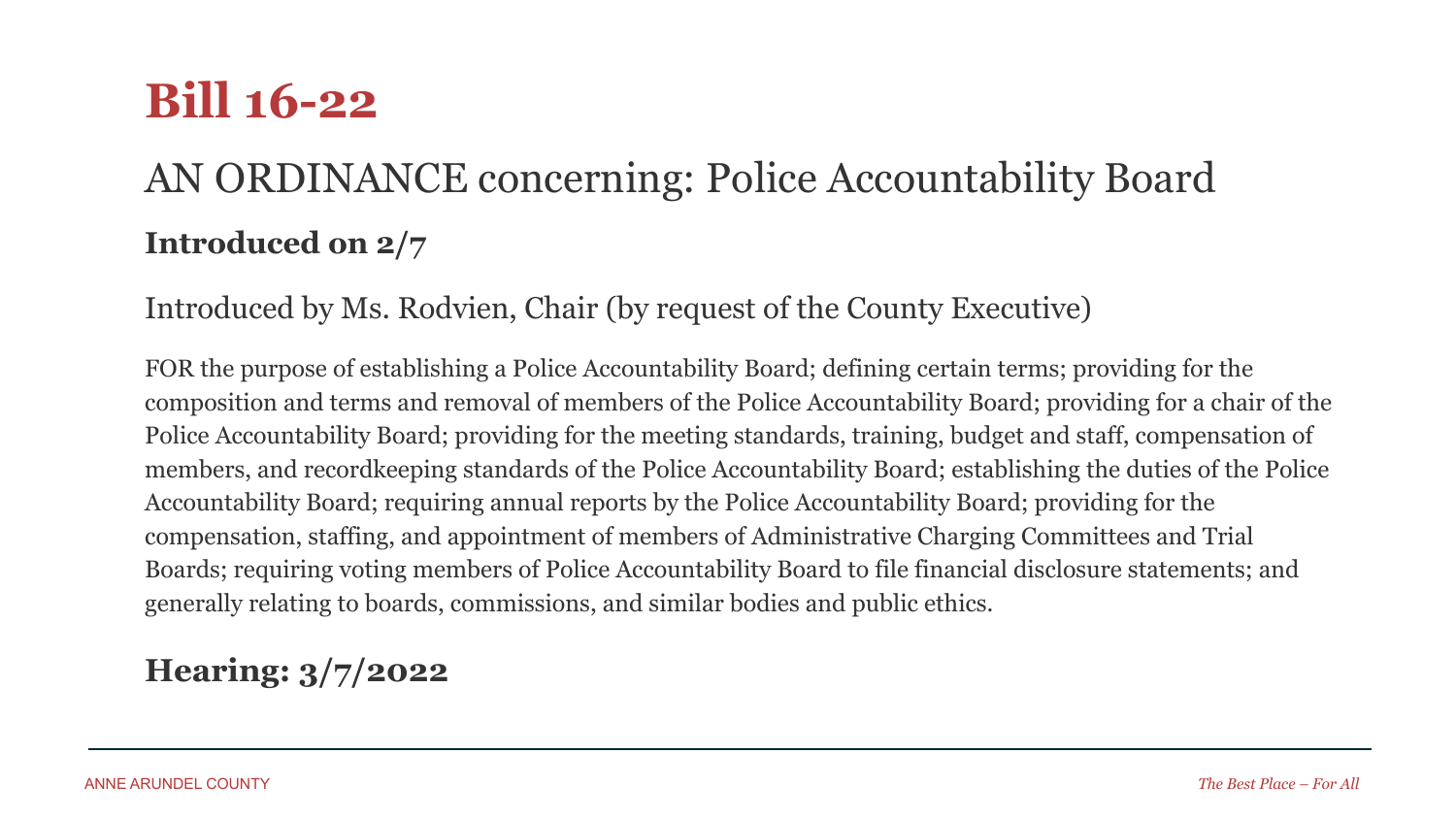# **Timeline**

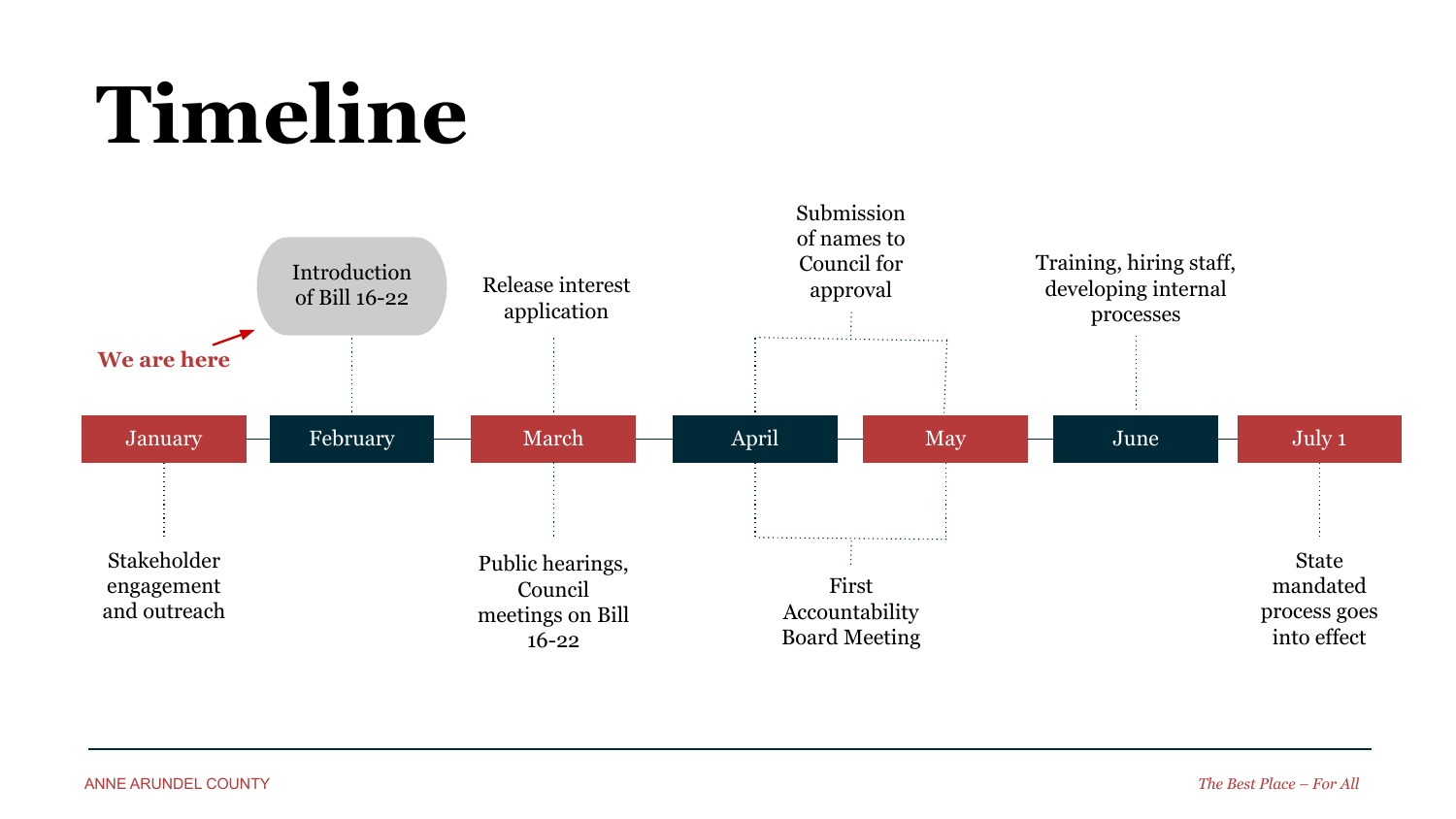

## SECTION # 2 **Police Accountability Board, Administrative Charging Committee, and Trial Board Structure**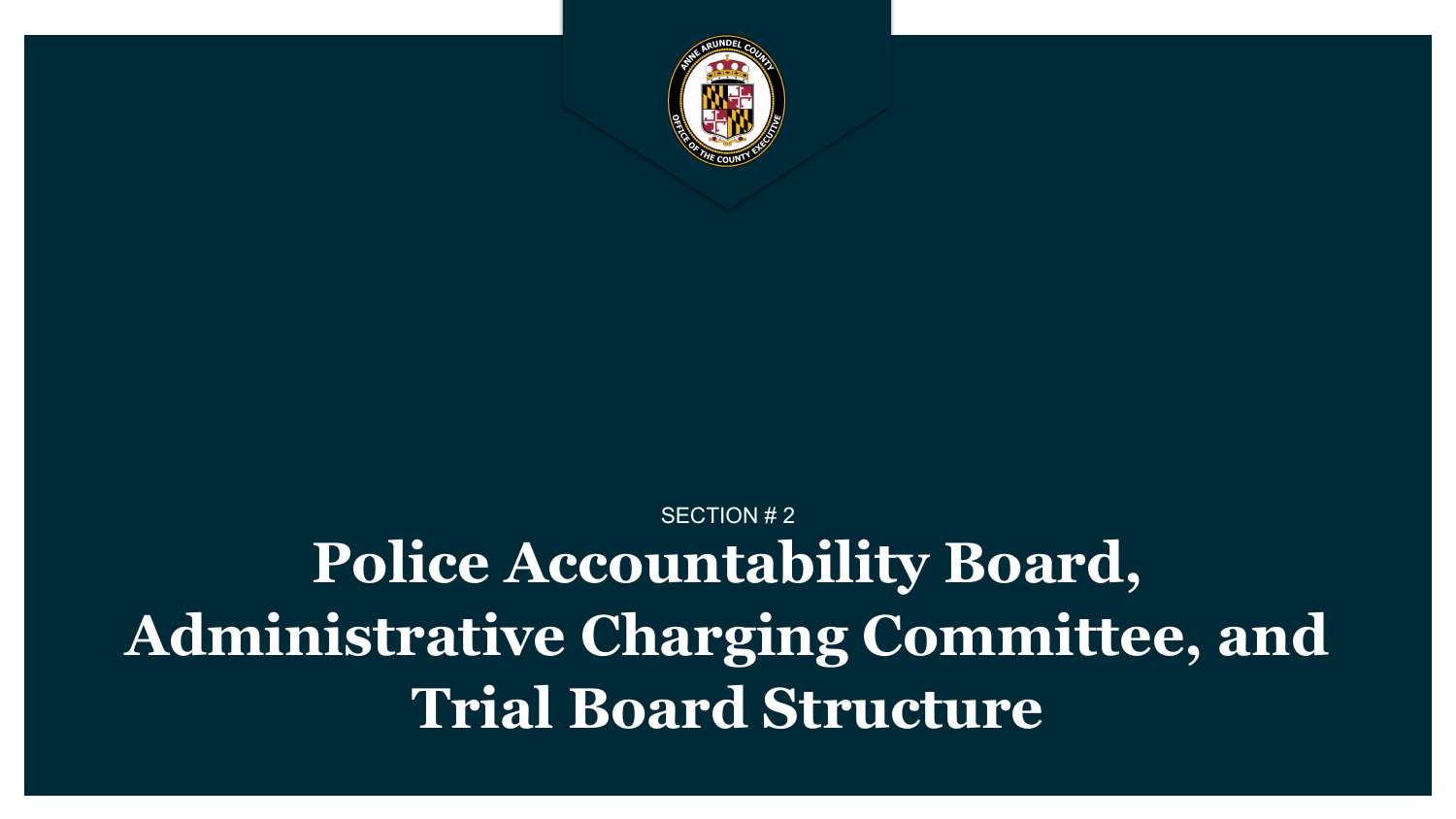## **How does a complaint move through the process?**

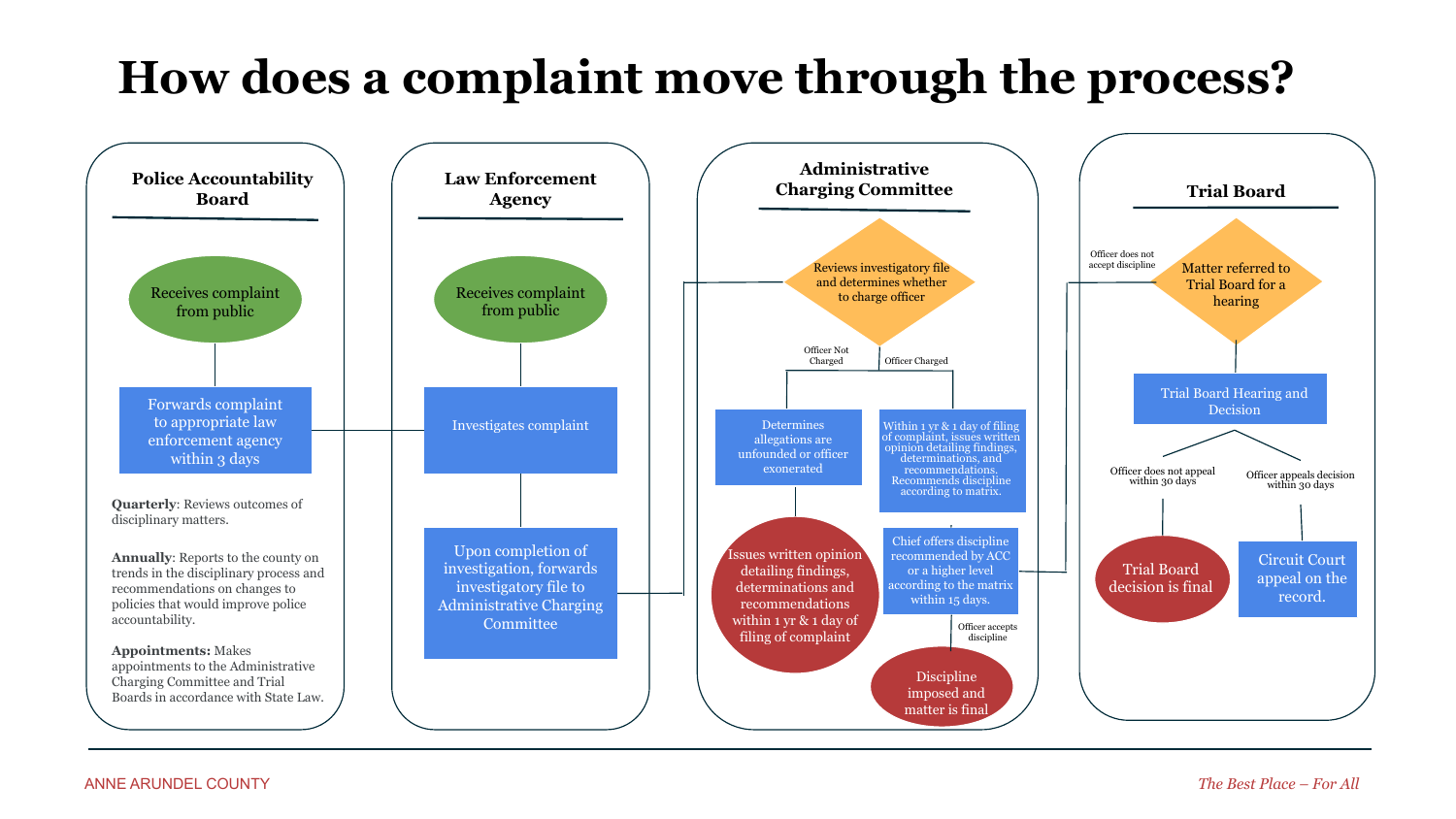### **Administrative Charging Committee and Trial Board Structure**

The state law requires:

| <b>Category</b> | <b>Administrative Charging Committee</b>                                                                                                                                                                                                                                                                                            | <b>Trial Board</b>                                                                                                                                                                                                                                                                                                                                                                                                                                                                                                |
|-----------------|-------------------------------------------------------------------------------------------------------------------------------------------------------------------------------------------------------------------------------------------------------------------------------------------------------------------------------------|-------------------------------------------------------------------------------------------------------------------------------------------------------------------------------------------------------------------------------------------------------------------------------------------------------------------------------------------------------------------------------------------------------------------------------------------------------------------------------------------------------------------|
| Membership      | <b>One per county</b><br>$\bullet$<br>5 members including:<br>The chair of the Police Accountability Board or<br>$\circ$<br>their PAB designee<br>Two civilian members selected by the Police<br>$\circ$<br><b>Accountability Board</b><br>Two civilian members selected by the chief<br>$\circ$<br>executive officer of the county | Multiple in the county, convened for each<br>incident<br>3 members including:<br>An active or retired administrative law judge, or<br>$\circ$<br>a retired district or circuit court judge,<br>appointed by the County Executive<br>A civilian who is not a member of an<br>administrative charging committee, appointed<br>by the Police Accountability Board<br>A police officer of equal rank to the accused<br>officer, appointed by the Chief of Police that<br>employs the officer subject to the complaint |
| Requirements    | Before serving as a member of an administrative<br>charging committee, an individual shall receive training<br>on matters relating to police procedures from the<br>maryland police training and standards commission.                                                                                                              | Adjudicates matters when a police officer is subject to<br>discipline and the officer does not accept the discipline<br>offered by the Chief of Police at the end of the<br>Administrative Charging Committee process                                                                                                                                                                                                                                                                                             |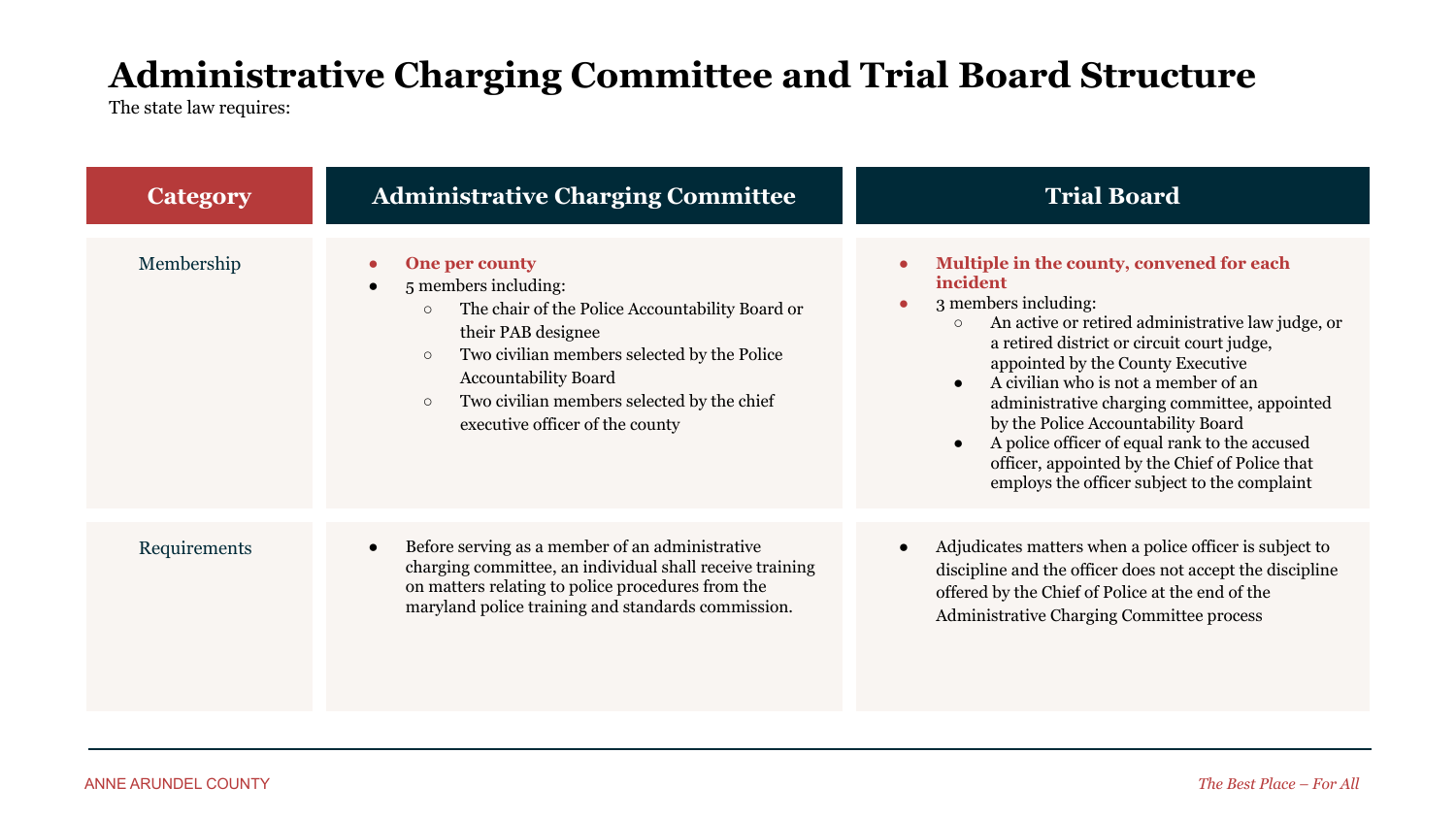## **Police Accountability Board Membership**





#### **Number of Members**

**State Law Requires local establishment**

- 9 voting members
- 1 of the 9 members is the chair
- 1 of the 9 members must be an Annapolis resident appointed upon recommendation by the Mayor and Annapolis City Council
- All members must be County residents for 3 years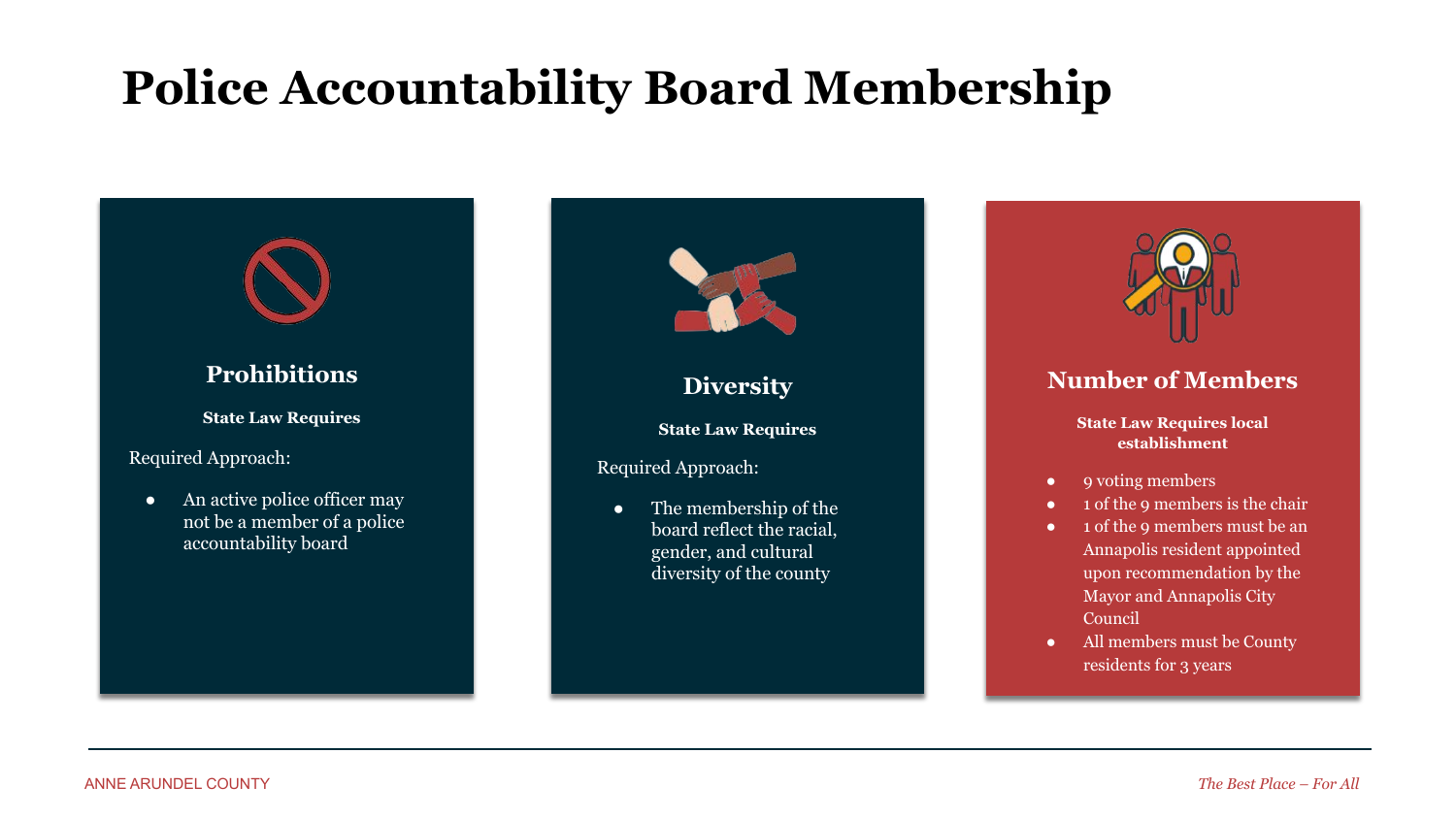

# **Membership**

State law requires local establishment…





#### **Appointment Process, proposed approach**

- Appointed by the County Executive, confirmed by Council
- Prior to the initial or successive term of any member, the county shall make a public announcement at least 30 days in advance of making any selection or appointment to invite persons to apply for membership on the Board.
- Subject to background check

#### **Chair Appointment, proposed approach**

• Appointed by the County Executive, confirmed by Council

#### **Member Terms, proposed approach**

- Members serve terms of 3 years, or until a successor is appointed
- Initial appointments staggered
- Chair serves term of 3 years
- Ineligible for immediate appointment after serving 3 terms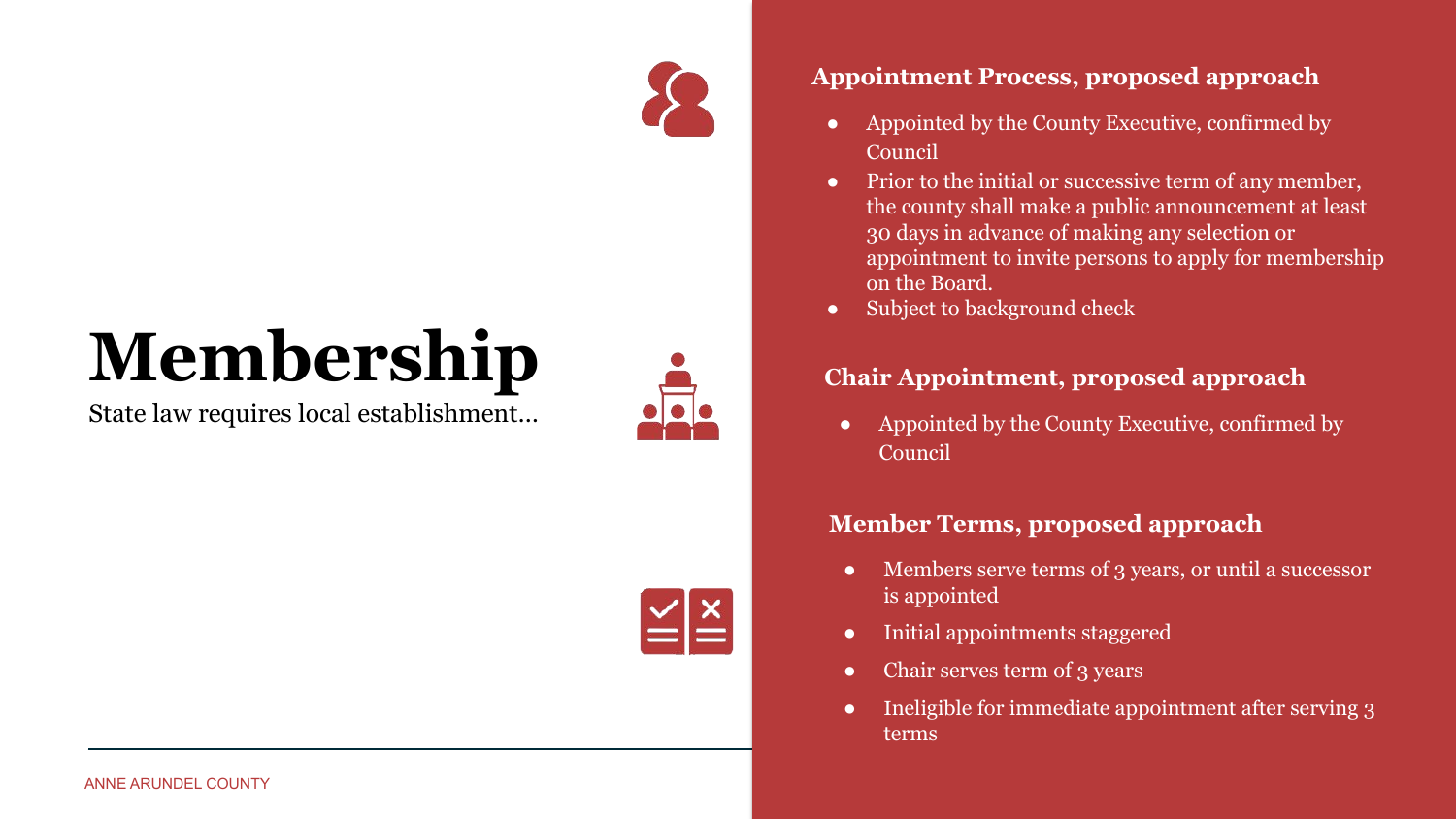# **Membership**

State law is silent…

### **Ex officio Membership, possible approach:**

Include as non-voting ex officio members several individuals with expertise and knowledge that will be valuable to the board. Such as: the County EDI Director and Human Relations Officer designee; AACo Chief of Police designee; Sheriff Designee, City of Annapolis Police Chief designee.

### **Vacancies and Removal, possible approach:**

Vacancies filled in the same manner as the original appointment for the unexpired term

The County Executive may remove a member for cause, including improper use or disclosure of information, being charged with a crime, immoral conduct, or absence from 25% or more of the scheduled meetings during any 12-month period.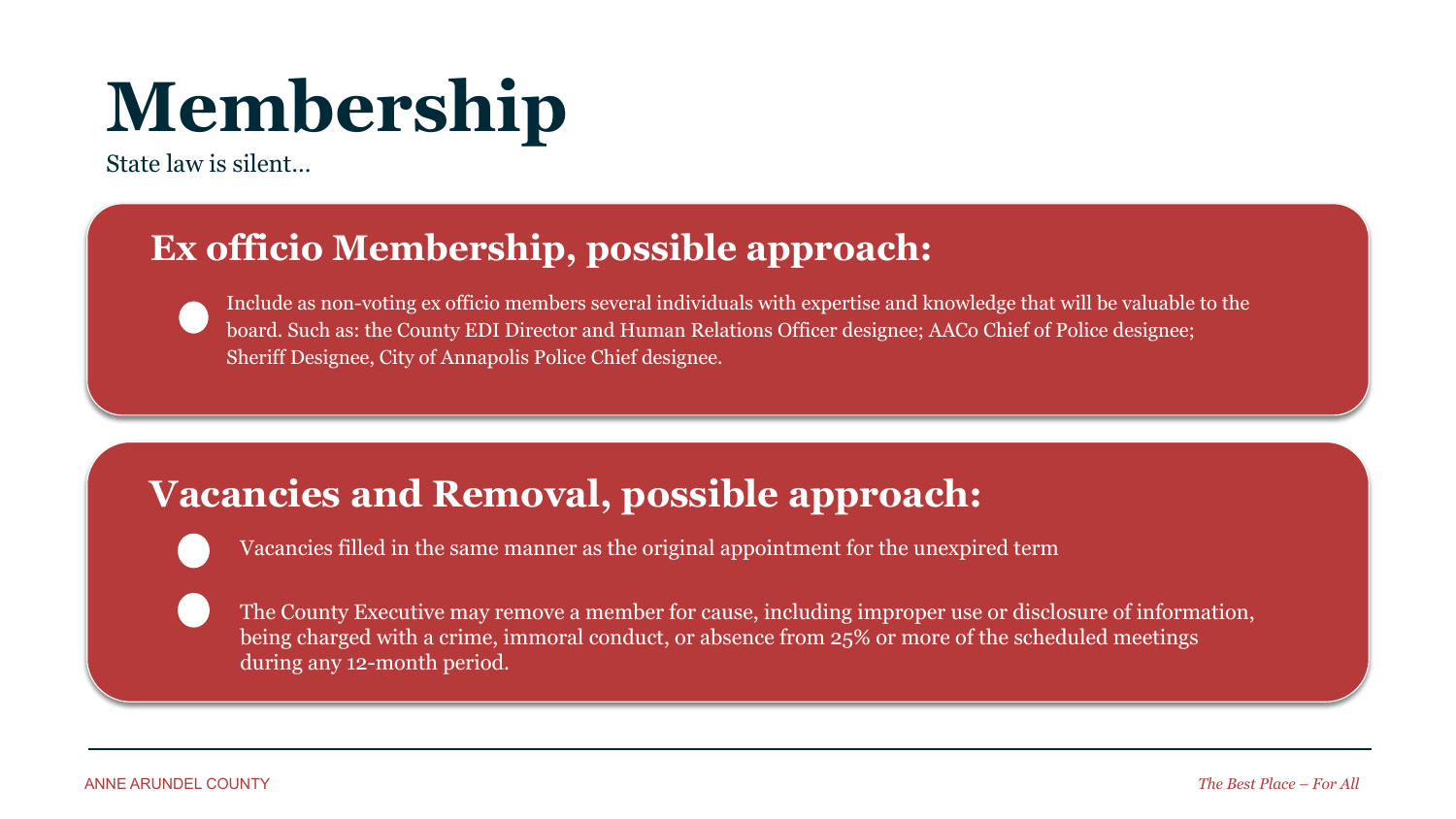# **Membership**

State law requires local establishment…

#### **Experience/Background, proposed approach:**

Have the code articulate diverse skills and backgrounds that should be represented on the PAB, such as:

- Active in community organization;
- Active in civil rights organization;
- Retired law enforcement;
- Expertise and experience in the practice of criminal law;
- Expertise in behavioral health;
- Clergy or faith leadership experience;
- Expertise and experience in community policing;
- Training in sociology, education, social work, or criminology;
- Expertise and experience in management of a law enforcement agency, managing personnel discipline matters;
- Expertise and experience in policing standards;
- Juvenile Services; and
- Other life experience that may be valuable to the board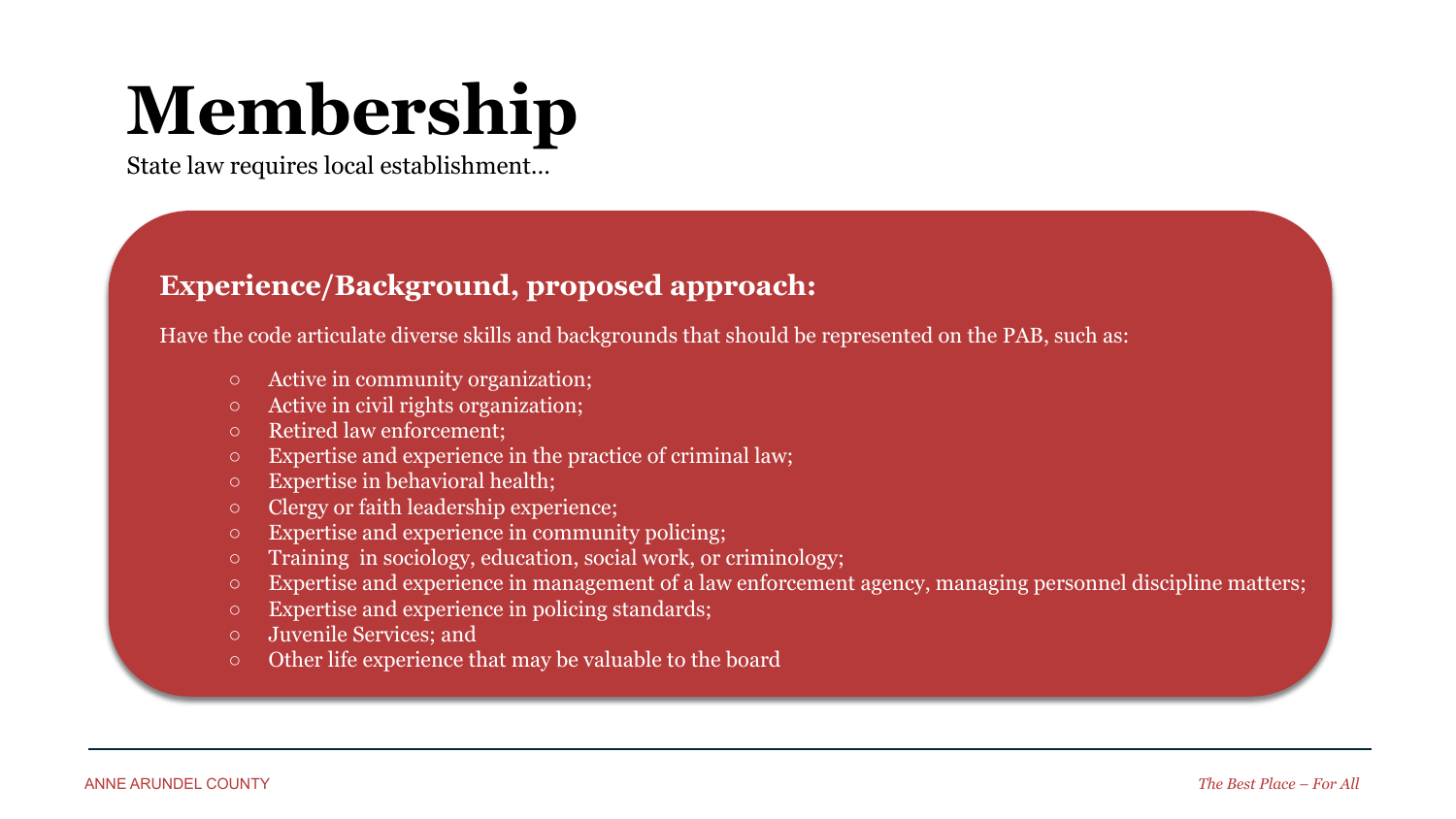

### SECTION # 3 **Administrative Matters**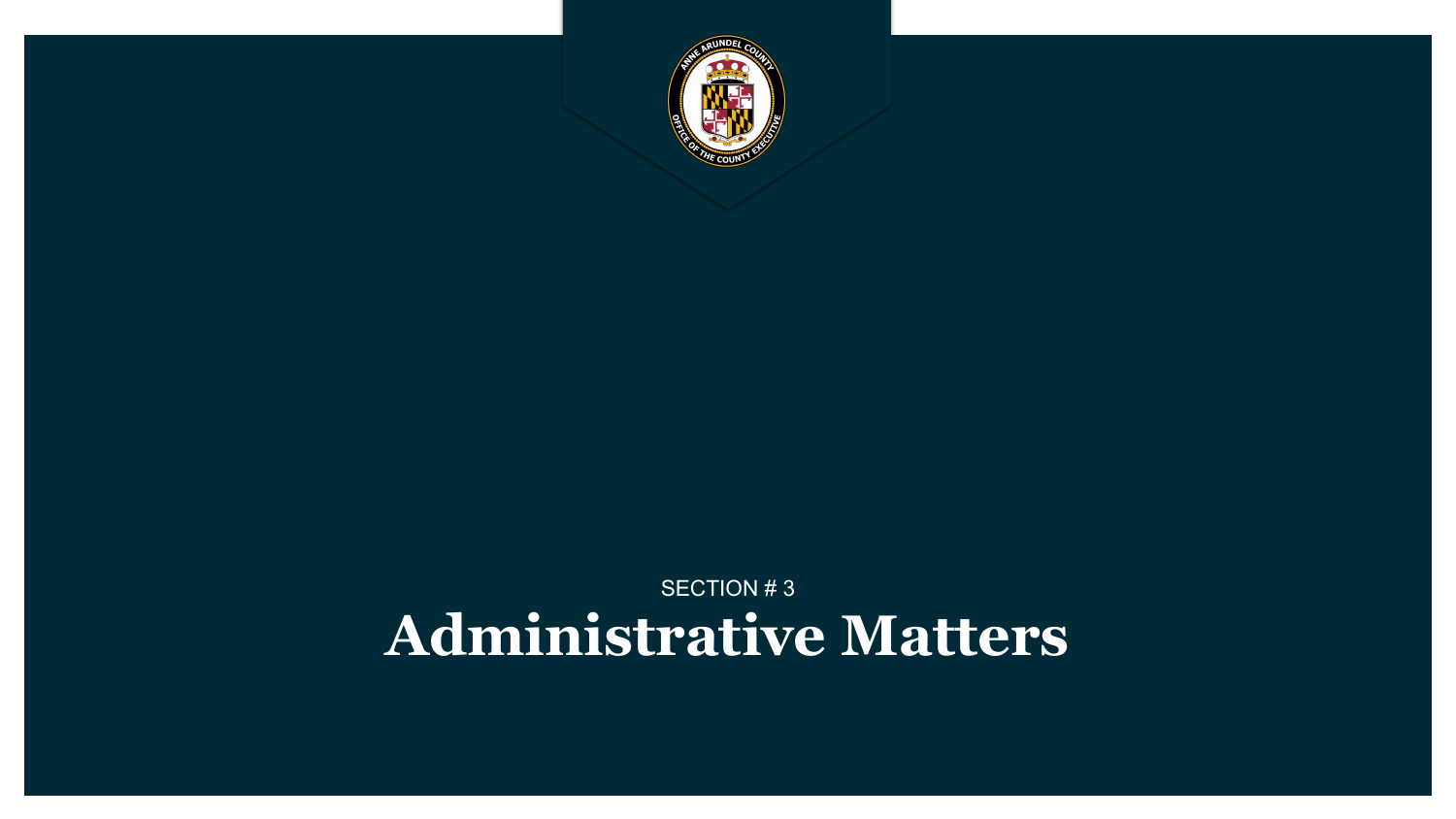# **Budget, Staff & Procedures**

State law requires local establishment…

#### **Budget and Staff**

#### **Proposed Approach:**

- The PAB shall have an Executive Director and Executive Secretary.
- The County Executive shall propose a budget for the Board that shall be included in the annual budget and appropriation ordinance adopted by the County Council, and shall assign staff as needed to the Board.
- Require Financial Disclosure, Conflict of Interest and Ethics forms.

#### **Record Keeping**

#### **Proposed Approach:**

- The Executive Secretary shall keep records.
- County Administration shall establish a retention schedule in accordance with State law.
- Records shielded by State law from MPIA are kept confidential.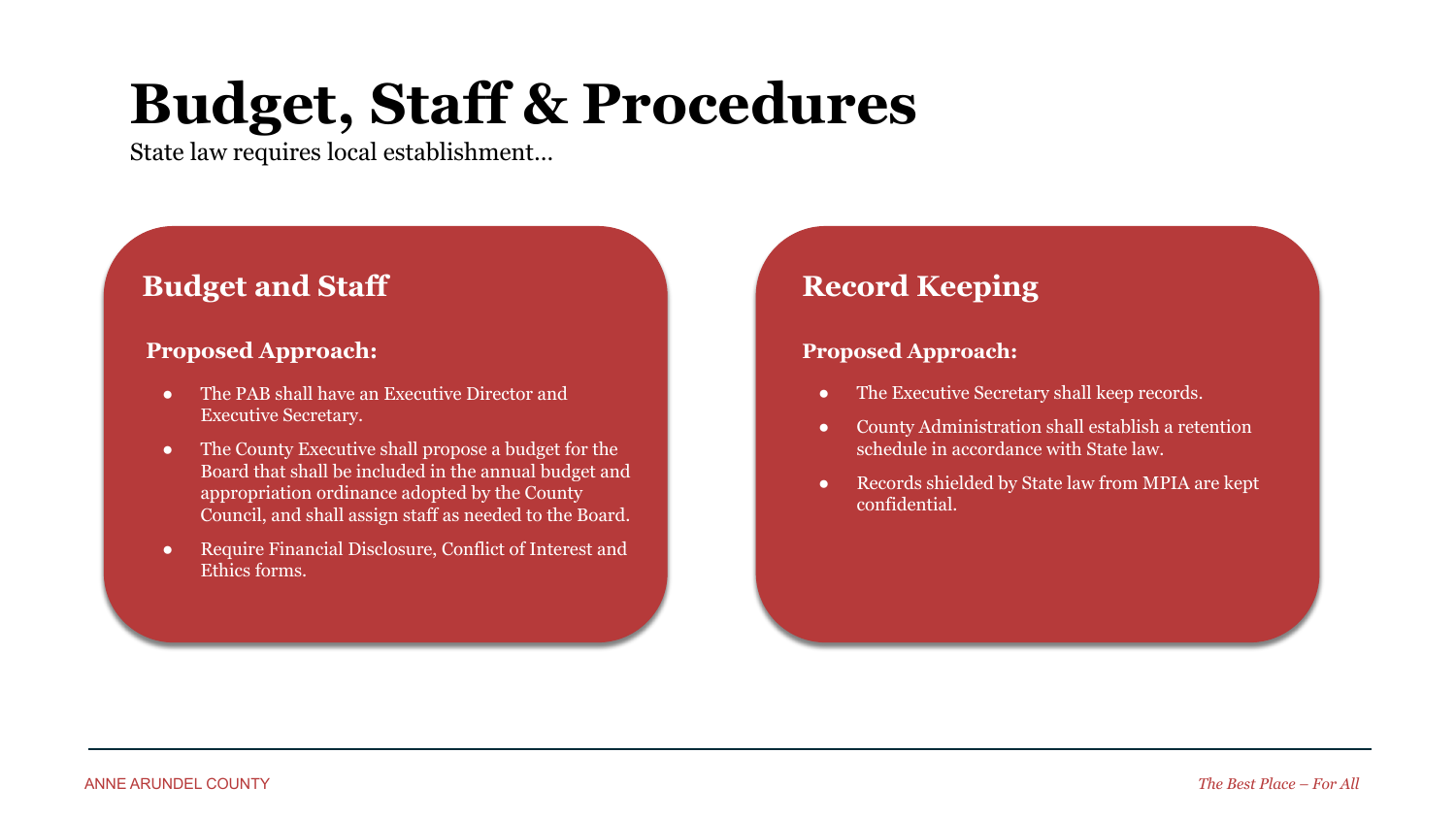## **Open Meetings Act (OMA) Requirement**

Bill 16-22 requires the Police Accountability Board to comply with the OMA

The Open Meetings Act sets as the policy of the State that, except in certain "special and appropriate circumstances," the public "be provided with adequate notice of the time and location of meetings of public bodies, which shall be held in places reasonably accessible to individuals who would like to attend these meetings."

The Open Meetings Act requires:

- reasonable advance notice of meetings
- an agenda be made available as soon as practicable (at least 24 hours before meeting)
- arrangements be made for the public to attend
- minutes, archived video, or an audio recording will be made available following the meetings

If any part of the meeting might be closed to the public, the topic to be discussed must fall entirely within one or more of the 15 exceptions that allow the closed session.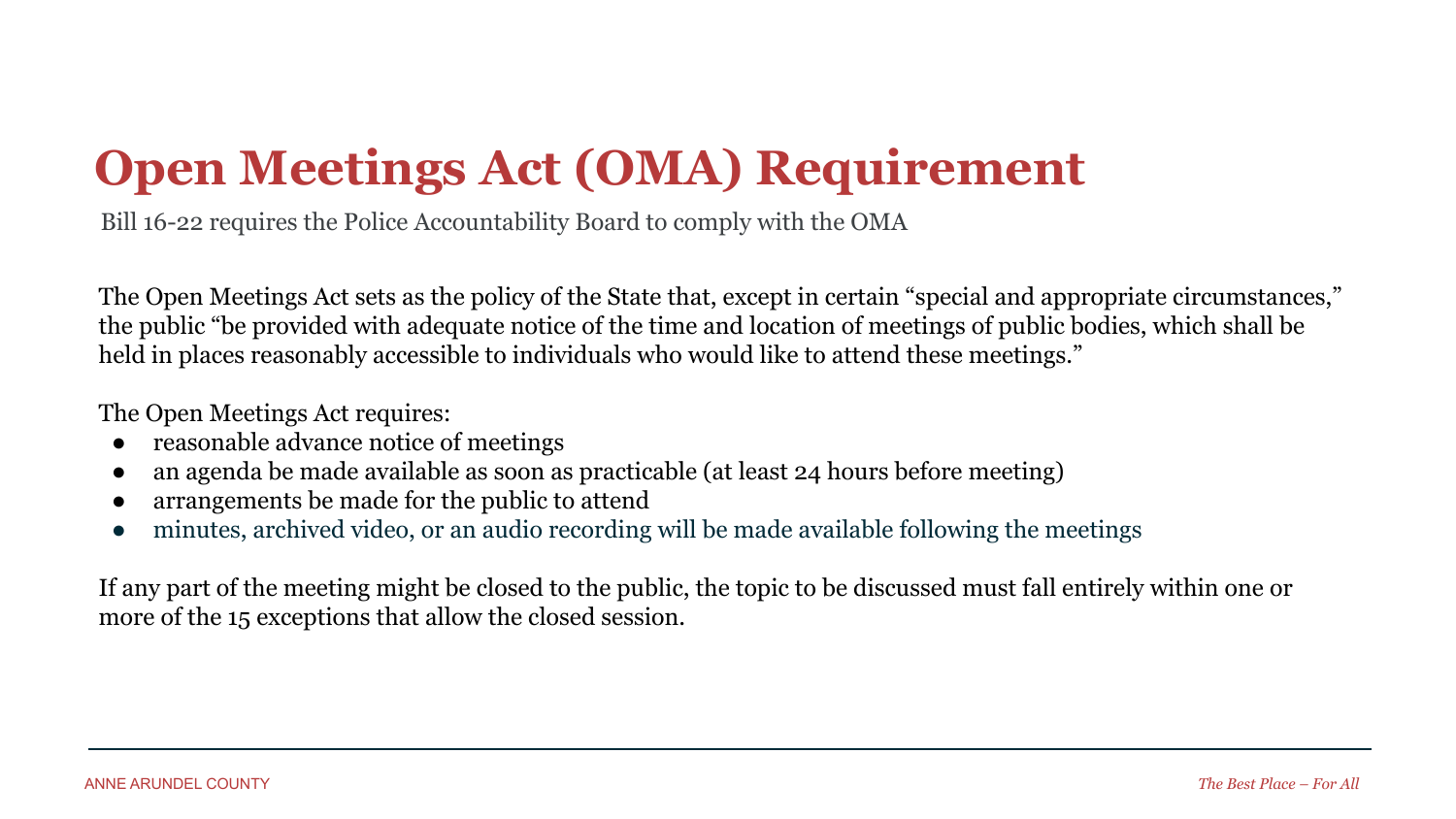

## SECTION # 4 **Police Accountability Board, Administrative Charging Committee, and Trial Board Duties**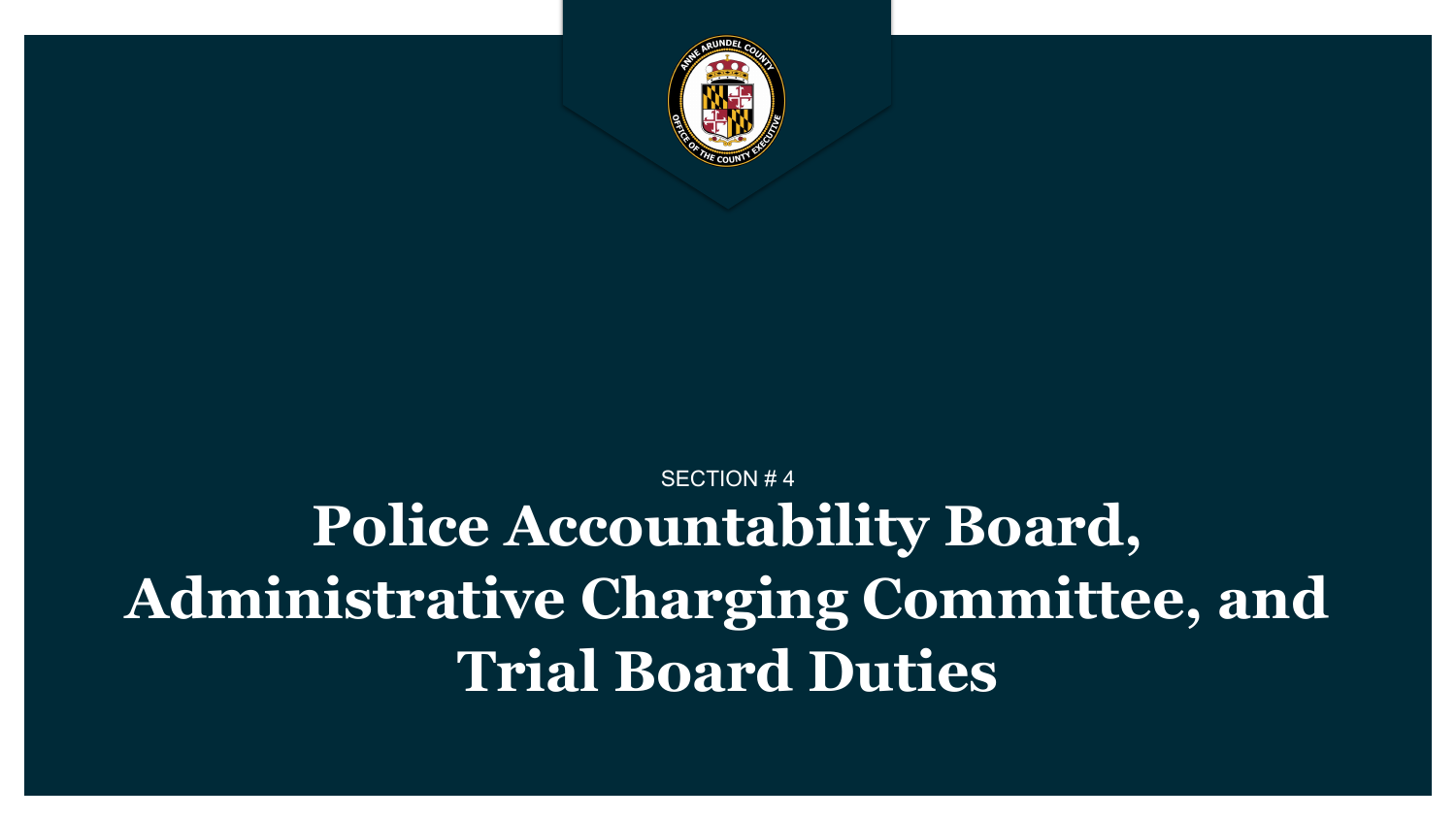# **Police Accountability Board Duties**

#### State law requires...

#### **Meetings**

● Hold quarterly meetings with heads of law enforcement agencies and otherwise work with law enforcement agencies and the county government to improve matters of policing.

#### **Appointments**

- The Board shall appoint 2 civilian members to the Administrative Charging Committee.
- The Board shall appoint 1 civilian member, who is not a member of an Administrative Charging Committee, to a trial board.

#### **Complaints**

- The Board can receive complaints of police misconduct filed by members of the public and must forward to the appropriate law enforcement agency within 3 days of receipt
- Complaints shall include the name of the police officer accused, a description of the facts, and the contact information of the complainant or person filing the complaint for investigative follow-up
- A complaint need not be notarized

#### **Outcomes and Reporting**

- Quarterly, review outcomes of disciplinary matters considered by the charging committee
- Annually submit, by December 31, a report to the governing body that identifies trends in the disciplinary process of police officers and makes recommendations to improve police accountability in the county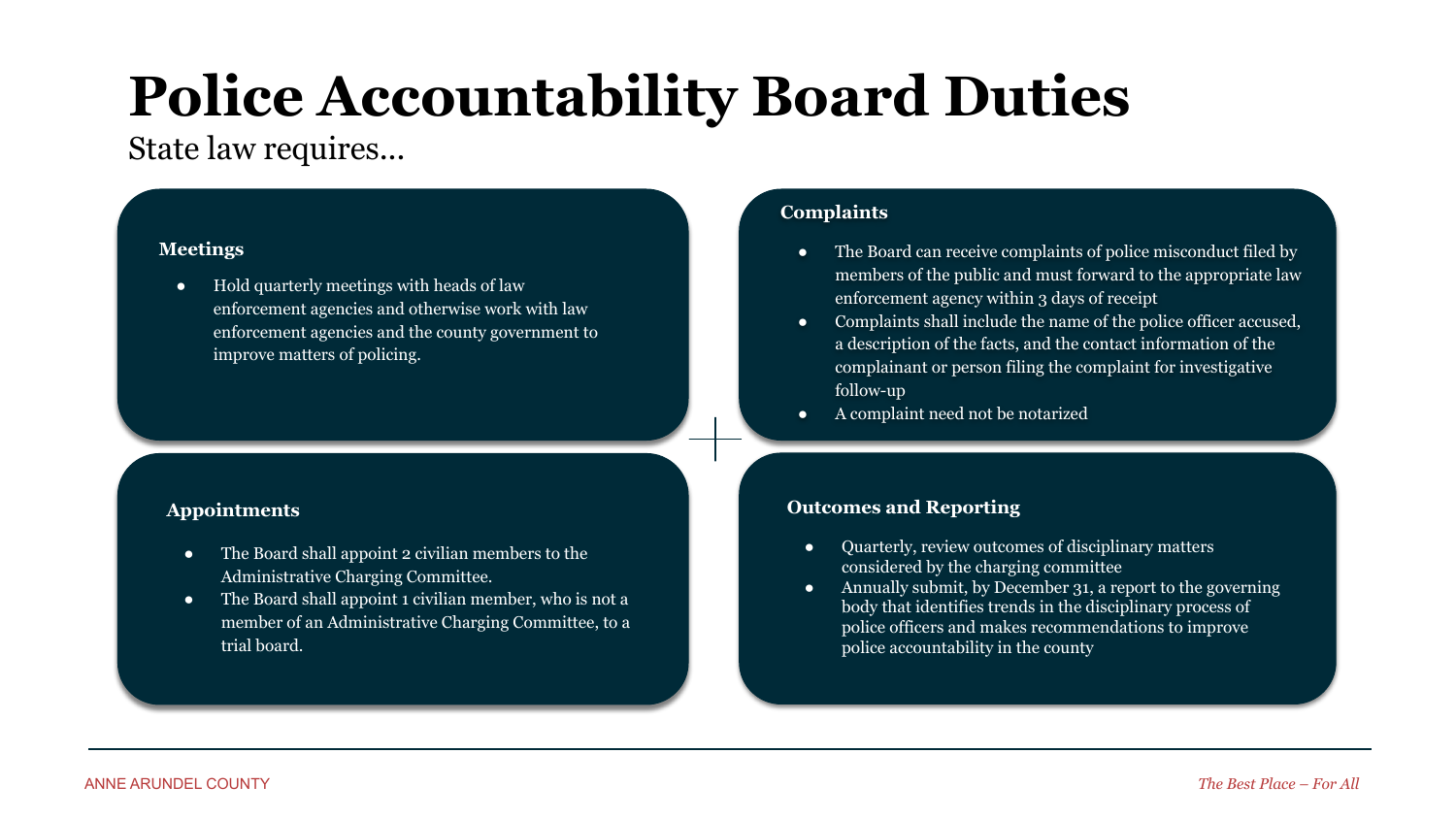## **Administrative Charging Committee and Trial Board Duties**

State law requires…

| <b>Administrative Charging Committee</b>                                                                                                                                                                                                                                                                                                                                                                                                                                                                                                                                                                                                                                                                                                                                                                        | <b>Trial Board</b>                                                                                                                                                                 |
|-----------------------------------------------------------------------------------------------------------------------------------------------------------------------------------------------------------------------------------------------------------------------------------------------------------------------------------------------------------------------------------------------------------------------------------------------------------------------------------------------------------------------------------------------------------------------------------------------------------------------------------------------------------------------------------------------------------------------------------------------------------------------------------------------------------------|------------------------------------------------------------------------------------------------------------------------------------------------------------------------------------|
| Reviews the findings of the law enforcement agency<br>may request information or action from the law<br>$\circ$<br>enforcement agency that conducted the investigation,<br>including requiring additional investigation and the<br>issuance of subpoenas<br>review body camera footage<br>$\circ$<br>may call a police officer to appear with a representative<br>$\circ$<br>Makes a determination to charge or not charge the police officer<br>subject to the complaint<br>if the determination is to <i>charge</i> recommend discipline<br>$\bigcirc$<br>prescribed by the MPTSC disciplinary matrix in a written<br>report<br>if the determination is to <i>not charge</i> the written report<br>$\circ$<br>must include a determination that the allegations are<br>unfounded or the officer is exonerated | Each law enforcement agency shall establish a trial board<br>process in accordance with this section to adjudicate matters<br>for which a police officer is subject to discipline. |
|                                                                                                                                                                                                                                                                                                                                                                                                                                                                                                                                                                                                                                                                                                                                                                                                                 |                                                                                                                                                                                    |